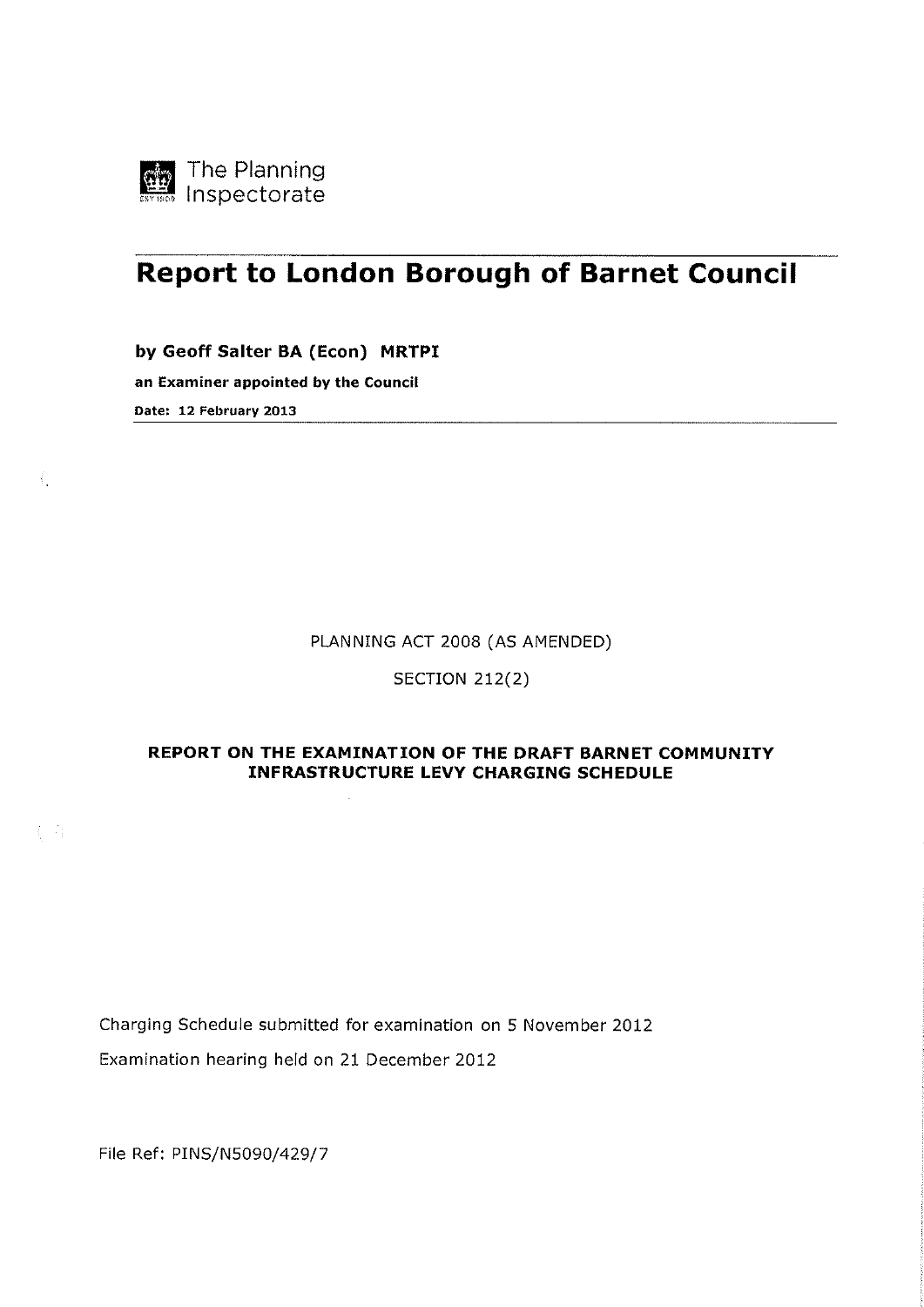## **Non Technical Summary**

This report concludes that the Barnet Community Infrastructure Levy Charging Schedule provides an appropriate basis for the collection of the levy in the Borough. The Council has sufficient evidence to support the schedule and can show that, subject to the modifications identified in the attached schedule, the levy is set at a level that will not put the overall development of the area at risk.

Modifications are needed for the schedule to meet the statutory requirements. These can be summarised as follows:

- Restrict the categories of chargeable development to residential (Use Classes Cl-C4) and retail (Use Classes Al-AS) floorspace.
- Clarify that car parking space within new development, including ancillary car parking, will not be subject to charge.

These modifications are based on representations received during the consultation periods on the draft schedules and the modified version and on the discussion during the public hearing session. Whilst they alter the basis of the Council's approach they would not have a major impact on the appropriate balance between the amount of levy received or the level of risk to development.

## **Introduction**

- **1.** This report contains my assessment of the London Borough of Barnet Community Infrastructure Levy (CIL) Charging Schedule in terms of Section 212 of the Planning Act 2008. It considers whether the schedule is compliant in legal terms and whether it is economically viable as well as reasonable, realistic and consistent with national guidance (Charge Setting and Charging Schedule Procedures - DCLG - March 2010). To comply with the relevant legislation the local charging authority has to submit a charging schedule which it considers achieves an appropriate balance between helping to fund necessary new infrastructure and the potential effects on the economic viability of development across the Borough.
- 2. The basis for the examination, which included one hearing session, is the submitted schedule of 5 November 2012. This is broadly the same as the one published for public consultation in July 2012.
- 3. The Council propose a flat rate charge of £135 per square metre (psm) on **all**  types of chargeable development.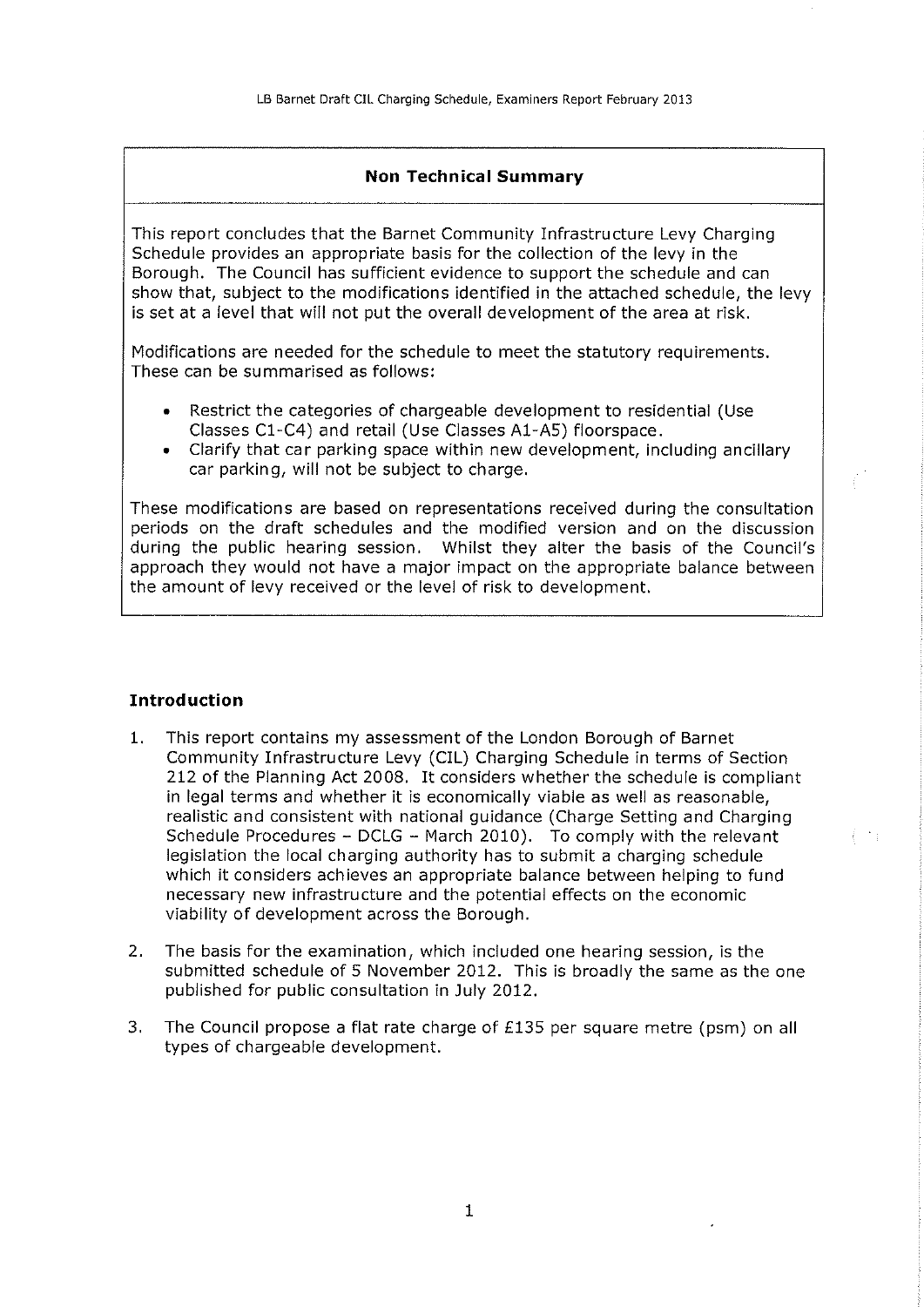# **Is the charging schedule supported by background documents containing appropriate available evidence?**

## Infrastructure planning evidence

- 4. The Barnet Borough Local Plan Core Strategy  $(CS)^1$ , recently adopted in September 2012, sets out the broad land use strategy for the Borough. A key element of the CS is the housing trajectory, which responds to the significant housing challenge in London by proposing 28,000 new homes by 2026. Although the majority of new development will be residential there is also a major commercial proposal for the expansion of Brent Cross Cricklewood (BXC) to deliver a new metropolitan town centre. This already has planning permission and would not be subject to the CIL, unless major changes involving a new permission were required. Other CS proposals involve more retail floorspace concentrated in town centres at north Finchley and Edgware, among others.
- 5. To deliver the strategy, the Council has produced an Infrastructure Delivery Plan, which will be continually rolled forward following its original approval in November 2011. The projects contained in the IDP represent an accurate, up to date assessment of a range of needs which have generally been informed by service providers. The total estimated funding cost of all 'critical and necessary' infrastructure projects in Barnet over the CS plan period o support the population and housing growth up to 2016 is about £272m. It has not been disputed that even allowing for known funding mechanisms as shown in the IDP, including grant income, there will be a funding gap of about £92m. The CIL and income from Section 106 planning obligations are expected to generate about £30m in this period. Although what might happen to funding programmes cannot be predicted with accuracy, the level of income likely to be raised by the CIL would therefore make only a modest contribution towards filling the gap. The figures demonstrate the need to introduce the CIL.

# Economic viability evidence

 $\hat{U}$  .

毛の子

- 6. The Council commissioned an Affordable Housing and CIL Viability Study (VS) from BNP Paribas which was originally prepared in 2010 and updated in September 2011. The study analysed a number of scenarios based on a residual valuation approach, comparing existing use values that reflected up to date values for a range of sites that typically come forward for redevelopment in Barnet with their likely value after development. In general, there were few queries about the methodology and assumptions used in the residential appraisals. Values for completed developments were based on up to date information less than a year old; the Council and its consultant confirmed that sale prices and rentals had increased slightly (possibly by 2-3%) over the past year. It took account of variations in values across the Borough by postcode, and other relevant local data on housing densities and unit mix.
- 7. The VS employed a residual valuation method and used standard assumptions for a range of factors such as building costs (including Code for Sustainable Homes requirements) based on the industry standard RICS Building Cost

 $\mathbf{1}$ ED01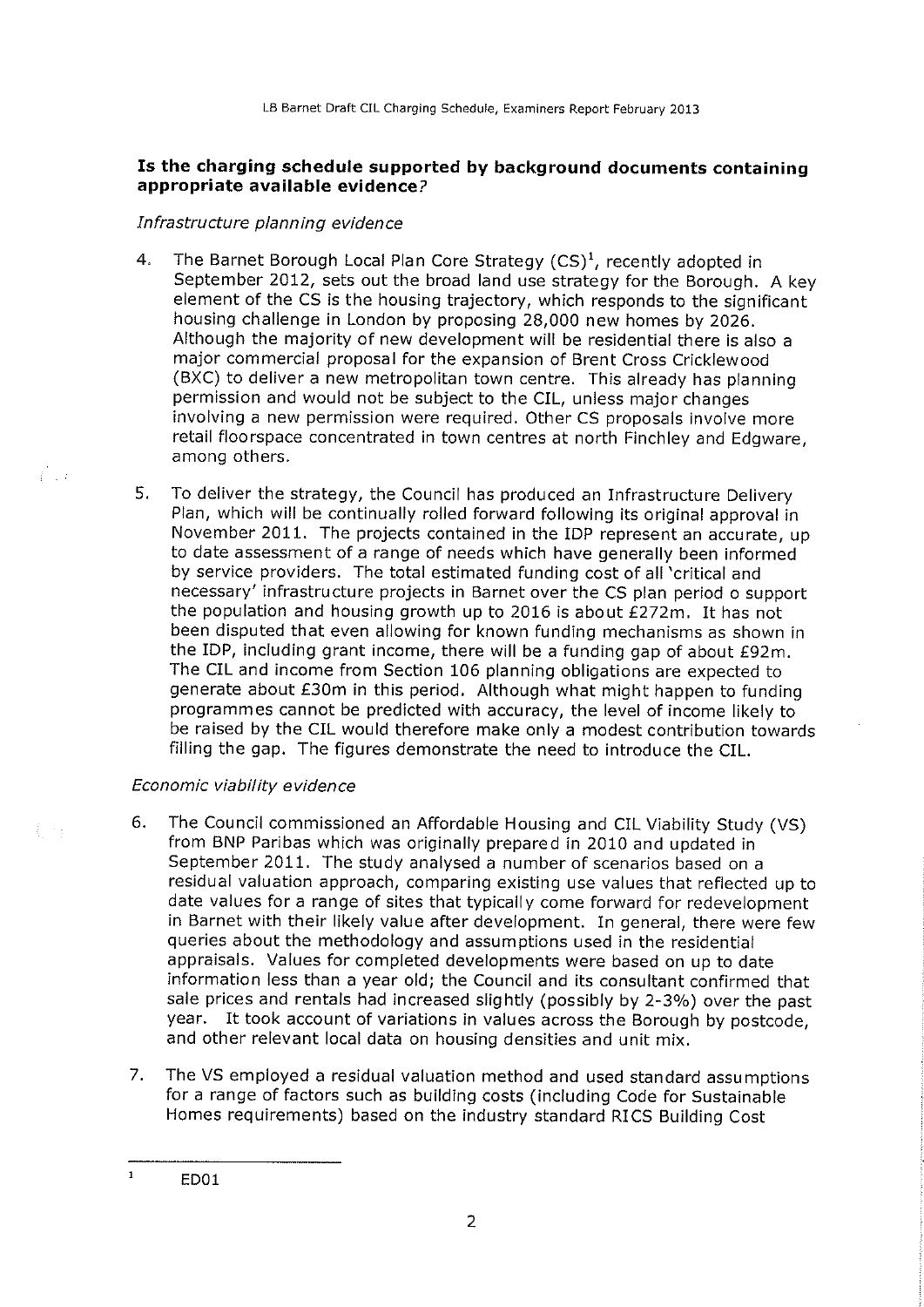Information Service (BCIS). Building costs had seen little change over the last year and the information was up to date. Other largely unchallenged assumptions for profit levels, finance costs, fees and developer's profit were included.

- 8. There were some objections to commercial scenarios, in particular those for retail development. These related to the omission of demolition costs and purchasers' costs, differences of opinion about professional fees rates and other minor factors such as the introduction of Mayoral CIL since the study was completed. I discuss the implications of these factors in my assessment of the justification for the levy below.
- 9. The VS tested the viability of CIL levels ranging from £0 to £250 psm on residential development at various densities taking account of affordable housing provision at 0%, 30% and 40%. It also tested a range of retail schemes offices in and out of town centres, industry/warehousing, a hotel, community and leisure uses and a residential institution.

#### Conclusion on the available evidence

10. The draft Charging Schedule is supported by detailed evidence of community infrastructure needs and a funding gap has been identified. Accepted information sources fed into the recognised valuation methodology which was informed by reasonable assumptions about local sale prices, rents and yields. The residential scenarios were robust. However, there were some acknowledged shortcomings with regard to the retail scenarios, which I consider in more detail below. While these may have had implications for some of the scenarios for commercial uses, in general the Council produced a sufficient amount of evidence to inform conclusions about the impact of the proposed CIL on the viability of a number of development scenarios. The evidence which has been used to inform the Charging Schedule is proportionate, appropriate and, in most instances, robust.

#### **Is the charging rate informed by and consistent with the evidence?**

### CIL rates for residential development

- 11. The detailed evidence of house prices across the Borough was fed into a considerable number of affordable housing viability appraisals. The VS indicates that at the previously required affordable housing ratio of 30% a range of CIL rates at £210 to £350 per sq m could be applied across the Borough, depending on the location. The Council stated that the CIL rate had been set below the viability threshold in higher value areas deliberately, to be comparable with current Section 106 tariffs and so retain investor confidence in the housing market. Overall CIL would be a very small proportion of residential development costs (about 3.3%).
- 12. A key scenario (model 23) tested affordable housing provision at 40% on sites with more than 10 dwellings, in accordance with recently approved CS policy, split into 60% affordable rent and 40% intermediate housing, without grant but with appropriate allowances for Section 106 costs of £20 per sq m,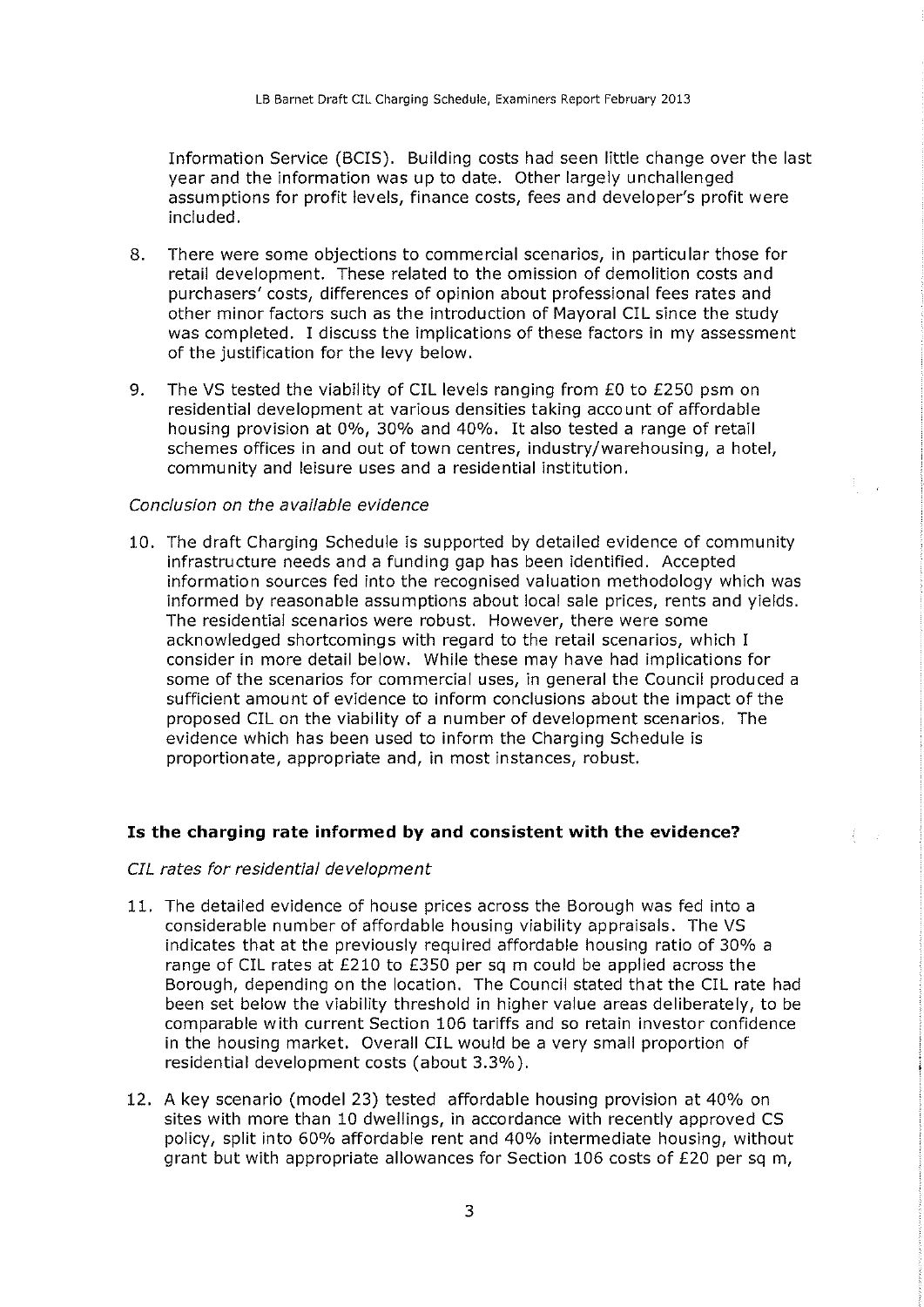the Mayoral CIL and Code for Sustainable Homes standards. This showed that housing would generally remain viable across the Borough with the CIL rate proposed, albeit at reasonably high densities and with sales values at the higher end of the expected range.

13. There may be some parts of the Borough, such as the Regeneration Areas, one of which is BXC, where the viability of housing schemes supported by site specific Section 106 planning obligations is more marginal. Although not a subject for my examination, the Council has stated that it may consider granting 'exceptional circumstances' relief for certain key proposals. If the strict criteria of the CIL Regulations are met, critical development important for the success of the regeneration policy may is unlikely to be jeopardised. A review of necessary infrastructure funding at key sites should be informed by the Council's recently published draft guidance on Section 106 obligations. As far as CIL is concerned, the overall development of new housing in the Borough would not be put at risk, based on the VS.

#### Retail development

 $\overline{F}$  and

€ju

- 14. The justification for charging the rate on retail development was based on one scenario in the VS for a store of about 2650 sq m. The VS calculations showed that the development would be viable with CIL in most parts of the Borough, assuming medium or high rent levels. Objectors proposing a major mixed used development incorporating about 19,000 sq m of retail space in Edgware town centre argued that the appraisal was flawed, because it did not represent a realistic proposal through the omission of cost elements and the Mayoral CIL. It was agreed that the types of retail schemes likely to come forward would vary; small unit developments were improbable in the current and likely future economic climate but developments of between 1,500 and 3,000 sq m, as expansions of convenience stores or in mixed use schemes, were possible.
- 15. The Council acknowledged that demolition and purchasers' costs should have been included in the appraisal, but argued that assumptions about professional fee levels were realistic. The appraisals include a yield assumption of 7%, which would give substantial headroom to accommodate some extra costs. Certainly any convenience floorspace would be assessed at a much lower yield of 4.5% to 5% and would be viable with CIL at £135 per sq m. While I have some sympathy with the argument that the retail scenario should have been done more thoroughly, taken in the round the evidence about retail costs and values suggests strongly that schemes would be viable with CIL as proposed across the Borough as a whole.
- 16. The potential viability problems with the Edgware scheme arise principally because it involves a significant area of car parking within a multi storey building which would be liable to charge. Some 33,000 sq m of parking would generate a levy of just under £4. Sm which I have no doubt would jeopardise the viability of the scheme. The Council accepted that in principle a scheme such as this which involved replacement car parking for an important town centre site, would comply with its policy for the regeneration of the centre. In these circumstances it is appropriate to consider the impact of CIL on an individual proposal of such significance to the Borough as a whole.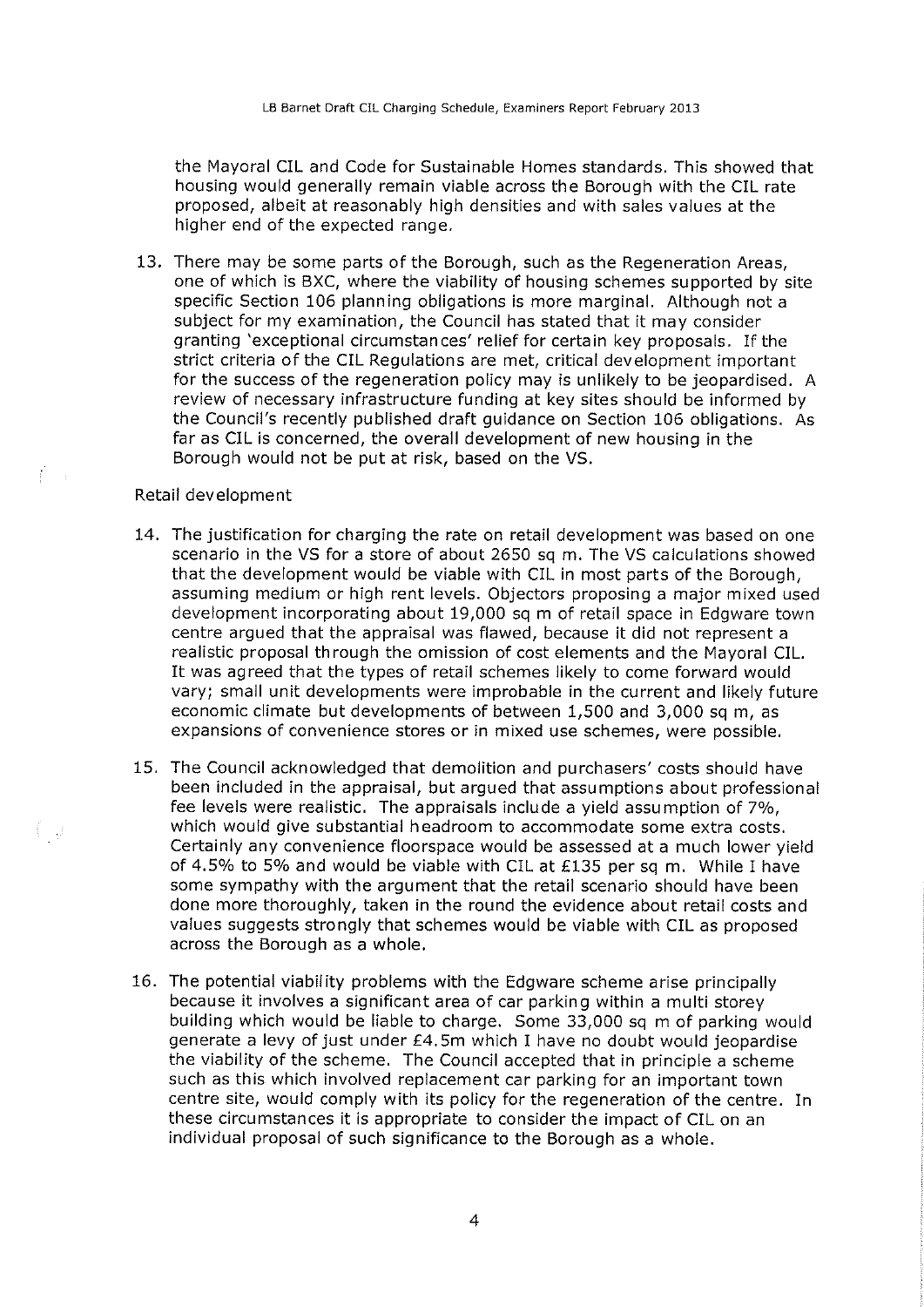17. In order to secure its policy objectives, if satisfied with the viability case, the Council's suggested solution appeared to involve some legal commitment before development commenced to re-imburse the CIL charge in some form of payment for provision of the parking infrastructure or grant exceptional circumstances relief. The former would create considerable uncertainty while the latter would be unlikely to address viability concerns if a Section 106 obligation with a value at least equivalent to the CIL charge were required. I consider the more appropriate way forward would be to exclude CIL charges on car parking space in the Borough, whether ancillary or not, as there is no supporting viability evidence to underpin charging for this element of any new development. The Council now supports this change, which would not prejudice any party's interest and should be clarified in the schedule **[EM2].** 

#### Other commercial development

18. The VS states quite clearly that in broad terms, most office, industrial and warehouse development is not viable at present within Barnet. The office market in outer London has been stagnant for many years and sites often come forward for conversion to residential use. A similar picture is painted for industrial/warehouse sites. The VS recommends a nil rate for other commercial development. The Council's argument that introducing a CIL would have little impact on the very small revenues likely to b generated has little force. The balance could easily be tipped against the limited amount of development that might come forward in mixed use schemes if another cost were to be added. There is no justification for the CIL on these uses.

#### Community facilities

19. Similarly there was compelling evidence from the bodies responsible for providing facilities for policing and fire safety that charging CIL would prejudice the provision of buildings needed to maintain essential public services. These uses have to be supported through public subsidy in any event. The Council's stated commitment to reimburse CIL charges through some form of grant lacks certainty and would appear to add an unnecessary layer of bureaucracy to the funding of buildings for public services. Similar argument would apply to other publicly funded buildings for leisure uses. Not all educational or community facilities would be eligible for charitable relief. Similarly health facilities would have to go through a potentially cumbersome and uncertain process of negotiation with the Council to secure scarce CIL resources before committing to a development.

#### Other matters

20. In producing the schedule the Council include a considerable amount of additional material that was in essence supporting text justifying the charge and publicising procedural matters. Much of this material could be excised without detriment to the clarity of the main elements of the schedule, namely the classes of development to be charged and the rate per sq m. To limit the schedule in this way would enable a much simpler process if it needed to be reviewed in future years. I recommend the Council make a further change to the schedule to include only paragraphs 1.1.1 to 1.1.7, which should be subject to the removal of all classes of development from the levy except residential and retail.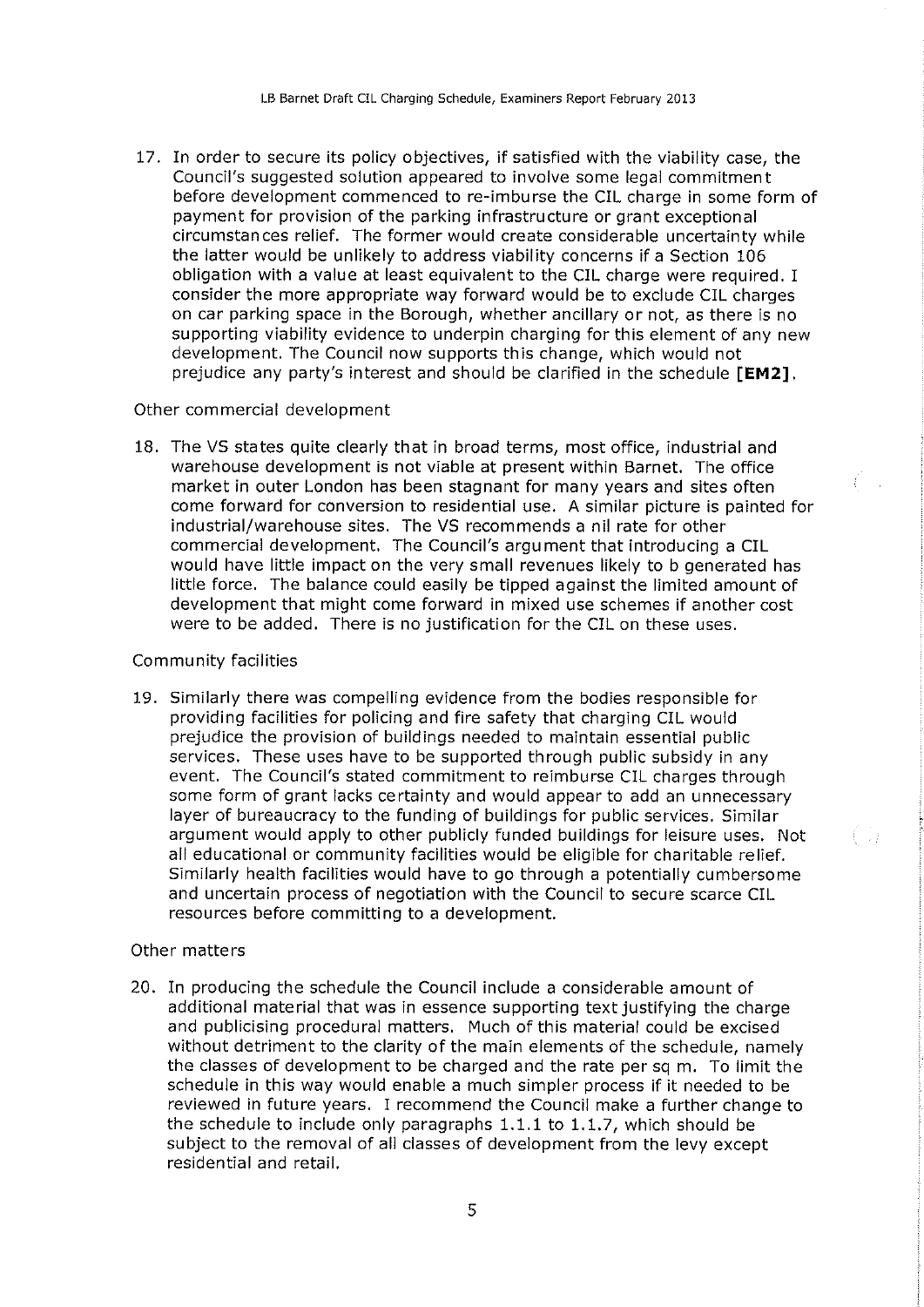## **Does the evidence demonstrate that the proposed charge rate would not put the overall development of the area at serious risk?**

21. In setting the CIL rates the Council has had regard to detailed evidence of infrastructure planning derived from the Core Strategy and the updated !DP. It has balanced this with evidence in the VS, taking account of the characteristics and varying sales values in different parts of the Borough for residential property. It has also taken into account evidence of varying viability for retail development. However, the draft schedule disregards the evidence of the VS that other commercial development, such as offices and industry/warehousing, is not likely to generate rent levels or sales values that would sustain a CIL charge. The draft CIL is not justified by the evidence and a significant number of development categories would be put at risk across the Borough if it were to be levied. The lack of general viability of other types of commercial, industrial and community development leads me to conclude that a modification is essential, to ensure the CIL is charged on residential and retail development alone **[EMl].** The proposed CIL rate on these two types of development is based on reasonable assumptions about development values and costs.

## **Conclusion**

22. The evidence suggests that the overall development of the area will not be put at risk if the CIL is charged on residential and retail development at the rate of £135 per sq m. In setting the CIL charging rate the Council has had regard to detailed evidence on infrastructure planning and the economic viability evidence of the development market in Barnet Borough. In broad terms, because about 95% of income is expected to come from residential schemes, the Council has taken a realistic approach in terms of achieving a reasonable level of income to address the identified gap in infrastructure funding, while ensuring that the overall development of the area would not be at risk.

| <b>LEGAL REQUIREMENTS</b>                                   |                                                                                                                                                                                                                                                                                                            |
|-------------------------------------------------------------|------------------------------------------------------------------------------------------------------------------------------------------------------------------------------------------------------------------------------------------------------------------------------------------------------------|
| National Policy/Guidance                                    | The Charging Schedule complies with<br>national policy and guidance.                                                                                                                                                                                                                                       |
| 2008 Planning Act and 2010 Regulations<br>(as amended 2011) | The Charging Schedule complies with<br>the Act and the Regulations, including in<br>respect of the statutory processes and<br>public consultation, consistency with the<br>adopted Core Strategy and the Barnet<br>Infrastructure Delivery Plan and is<br>supported by an adequate financial<br>appraisal. |